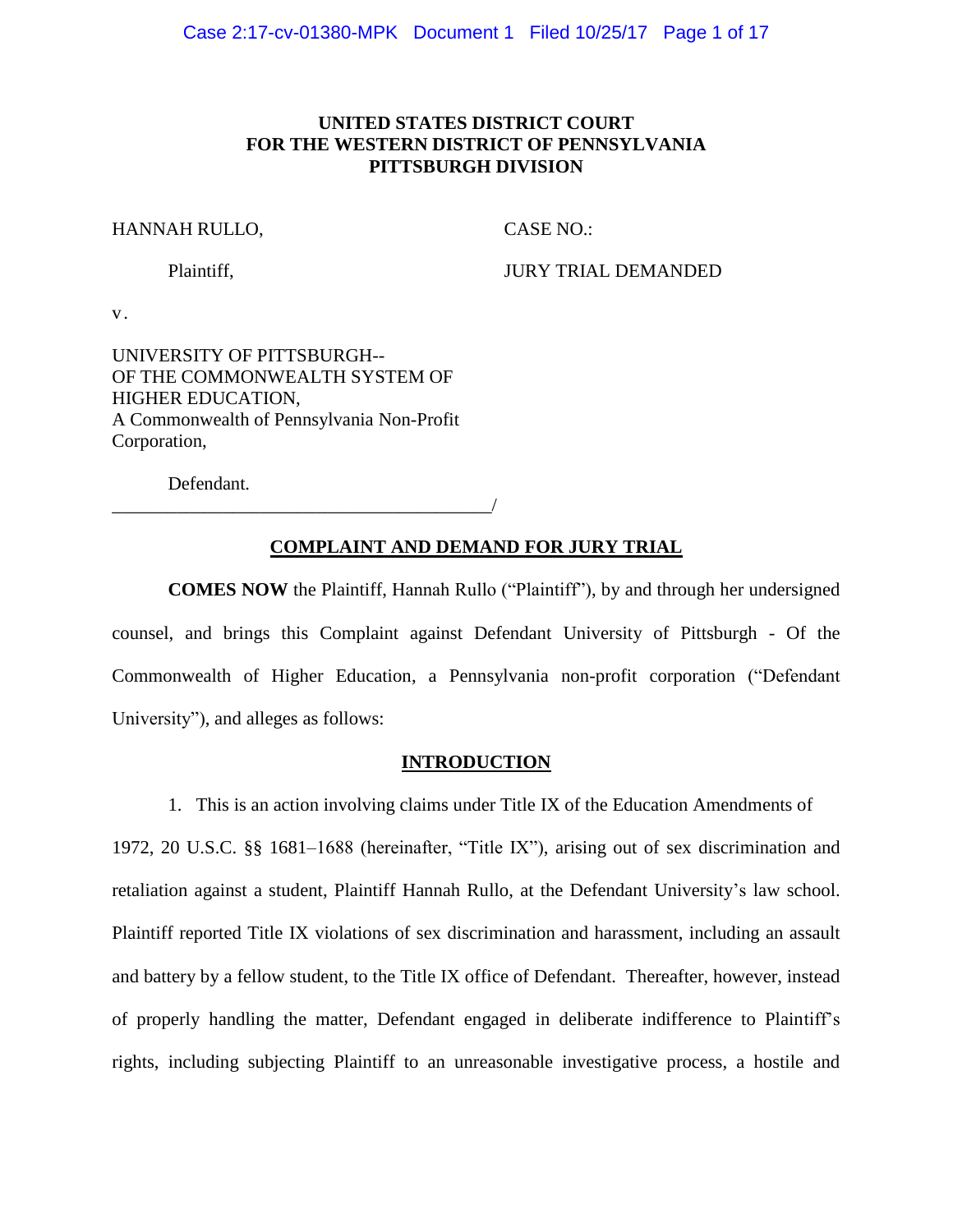### Case 2:17-cv-01380-MPK Document 1 Filed 10/25/17 Page 2 of 17

discriminatory environment based upon Plaintiff's gender and unlawful retaliation by Defendant University in violation of Title IX.

#### **PARTIES, JURISDICTION AND VENUE**

2. Plaintiff is a citizen of the State of Florida.

3. Defendant University, a public body corporate and an instrumentality of the Commonwealth of Pennsylvania, is an educational institution and public university of the Commonwealth of Pennsylvania.

4. Defendant University receives federal funding and financial assistance within the meaning of 20 U.S.C. § 1681(a) and is otherwise subject to Title IX.

5. This Court has subject matter jurisdiction of this matter pursuant to 28 U.S.C. §§ 1331 and 1343.

6. Venue of this action lies in this Court pursuant to 28 U.S.C. §1391, as the Defendant is a citizen of Pennsylvania and the events and omissions giving rise to this action occurred within the jurisdiction of this Court.

### **FACTS**

7. During the times relevant hereto, Plaintiff was a full-time student at Defendant University's law school (the "law school") in the Class of 2018, beginning her studies in August 2015.

8. Beginning in or about October 2015, Plaintiff began a relationship with another law school student at Defendant University named Leonel Enrique Mendieta ("Mendieta").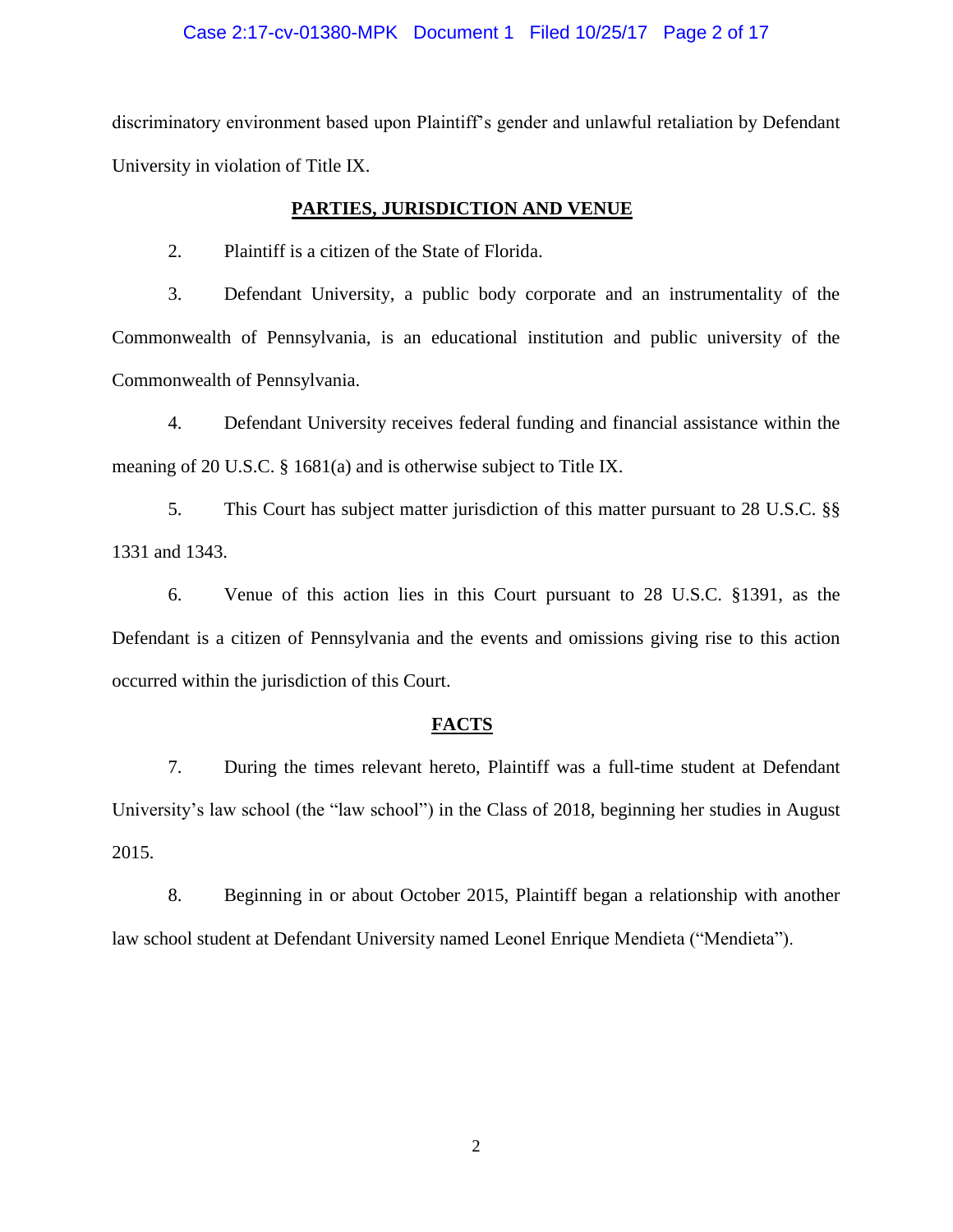#### Case 2:17-cv-01380-MPK Document 1 Filed 10/25/17 Page 3 of 17

9. Sometime after Plaintiff and Mendieta were dating, Mendieta started to treat Plaintiff in an abusive manner, both psychologically and physically. Mendieta is a large and physically imposing person.

10. For example, Mendieta would at times beginning in January 2016, yell and curse at Plaintiff. On another occasion when Plaintiff tried to leave a room, Mendieta cornered her against the door, telling her not to leave.

11. As time went on in 2016, Plaintiff observed Mendieta had a drinking problem and bad temper, including Mendieta yelling and shaking Plaintiff as well as Mendieta sending Plaintiff messages that he was looking for her and had punched a hole in his wall.

12. The abusive and dysfunctional relationship between Plaintiff and Mendieta continued, however, from February through August 2016, while both were full-time law students at Defendant University.

13. Throughout August 2016, Plaintiff and Mendieta would regularly end their dysfunctional relationship and start it again.

14. On or about September 1, 2016, Plaintiff was distraught over the anniversary of her deceased mother's birthday. During a lunch date with Plaintiff, Mendieta told her he was breaking off their relationship, but then took it back. On or about September 2, 2016**,** Mendieta took Plaintiff to dinner to apologize for his behavior at lunch the day before. Prior to going out, Mendieta consumed approximately a half-bottle of tequila and he continued drinking at dinner.

15. On the way home from the September 2, 2016 dinner, Mendieta cursed at Plaintiff and pushed her to the ground.

16. Upon return to Plaintiff's apartment on September 2, 2016, Mendieta's abuse continued. Mendieta yelled at Plaintiff and then threw her off a couch and she fell to the ground.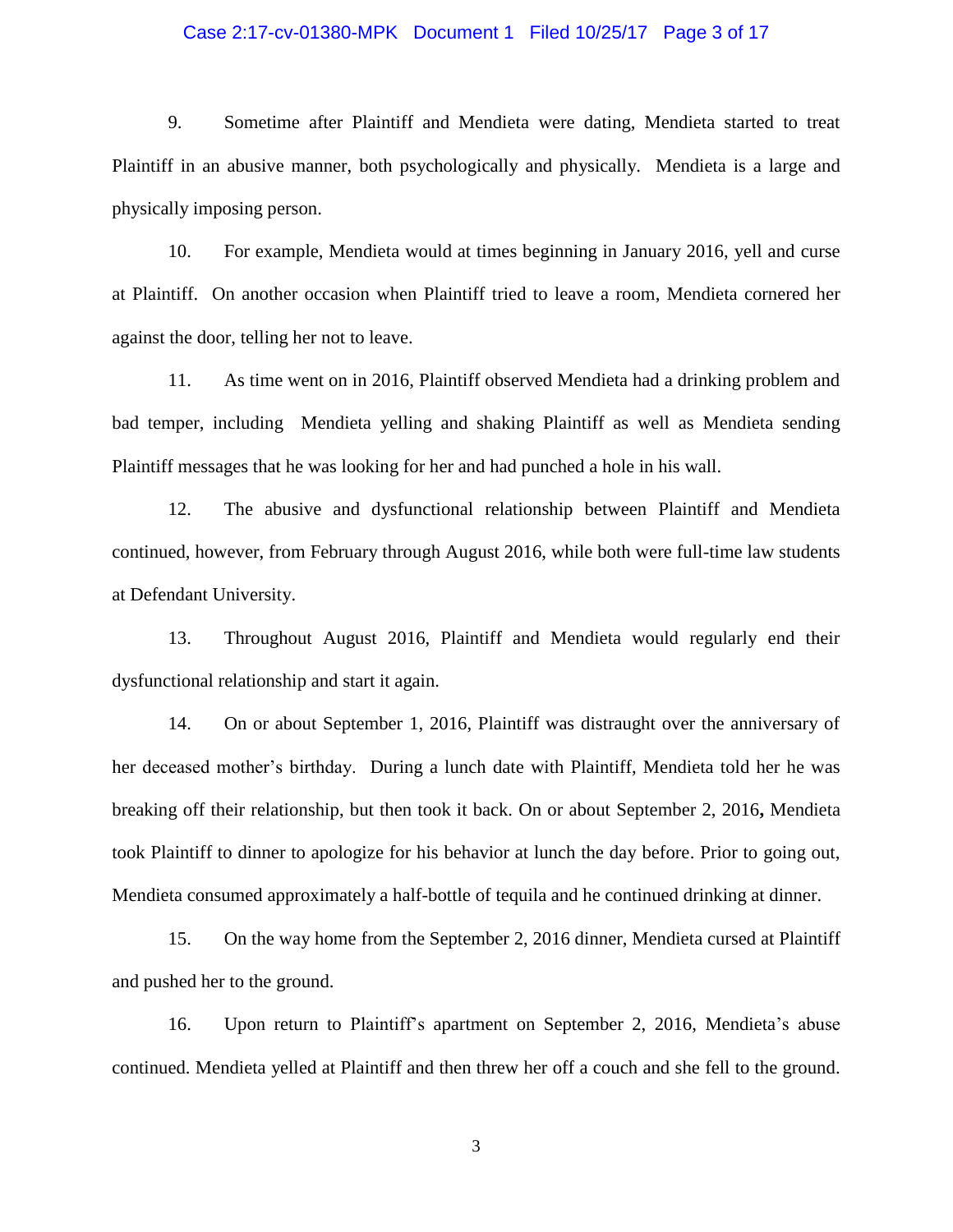#### Case 2:17-cv-01380-MPK Document 1 Filed 10/25/17 Page 4 of 17

Mendieta then grabbed Plaintiff's hair and pinned her down, pressing her left eye hard into the ground. Plaintiff attempted to defend herself. Plaintiff suffered injuries as a result of Mendieta's assault and battery, including contusions, cuts and other injuries to her face and body.

17. Following the assault and battery in the apartment, Plaintiff called the police and Mendieta left Plaintiff's apartment. When the police arrived and interviewed him, Mendieta told the police that Plaintiff assaulted him. Plaintiff was then arrested on September 2, 2016, by the City of Pittsburgh Police Department; however, Plaintiff's criminal charges have subsequently been dropped by the prosecuting attorney.

18. Following hospitalization and treatment for her injuries suffered on September 2, 2016, Plaintiff returned to Defendant University for classes at the law school.

19. Following the September 2, 2016 incident, Mendieta attempted to intimidate Plaintiff by staring at her during and after classes at Defendant University which made Plaintiff uncomfortable and concerned about another attack. Additionally, Mendieta had his friends on occasion gather outside of Plaintiff's classes intentionally blocking the door, and creating an intimidating and threatening environment for Plaintiff at the Defendant University.

20. On or about September 7, 2016, Plaintiff saw a counselor at My Women's Center advocacy center at the Defendant University campus. That same day, Plaintiff received a call from Defendant University's employee Dean Kevin Deasy, who also taught a class Plaintiff and Mendieta were both enrolled in, requesting that Plaintiff come to the Dean's Office.

21. When Plaintiff met with Dean Deasy the afternoon of approximately September 7, 2016, he advised Plaintiff that "Leo [Mendieta] told him everything, so there is no need to lie to him." Dean Deasy told Plaintiff she was "not a victim" and directed that she stop acting like a victim, that Plaintiff needed to take a leave of absence, and that the Defendant University's Title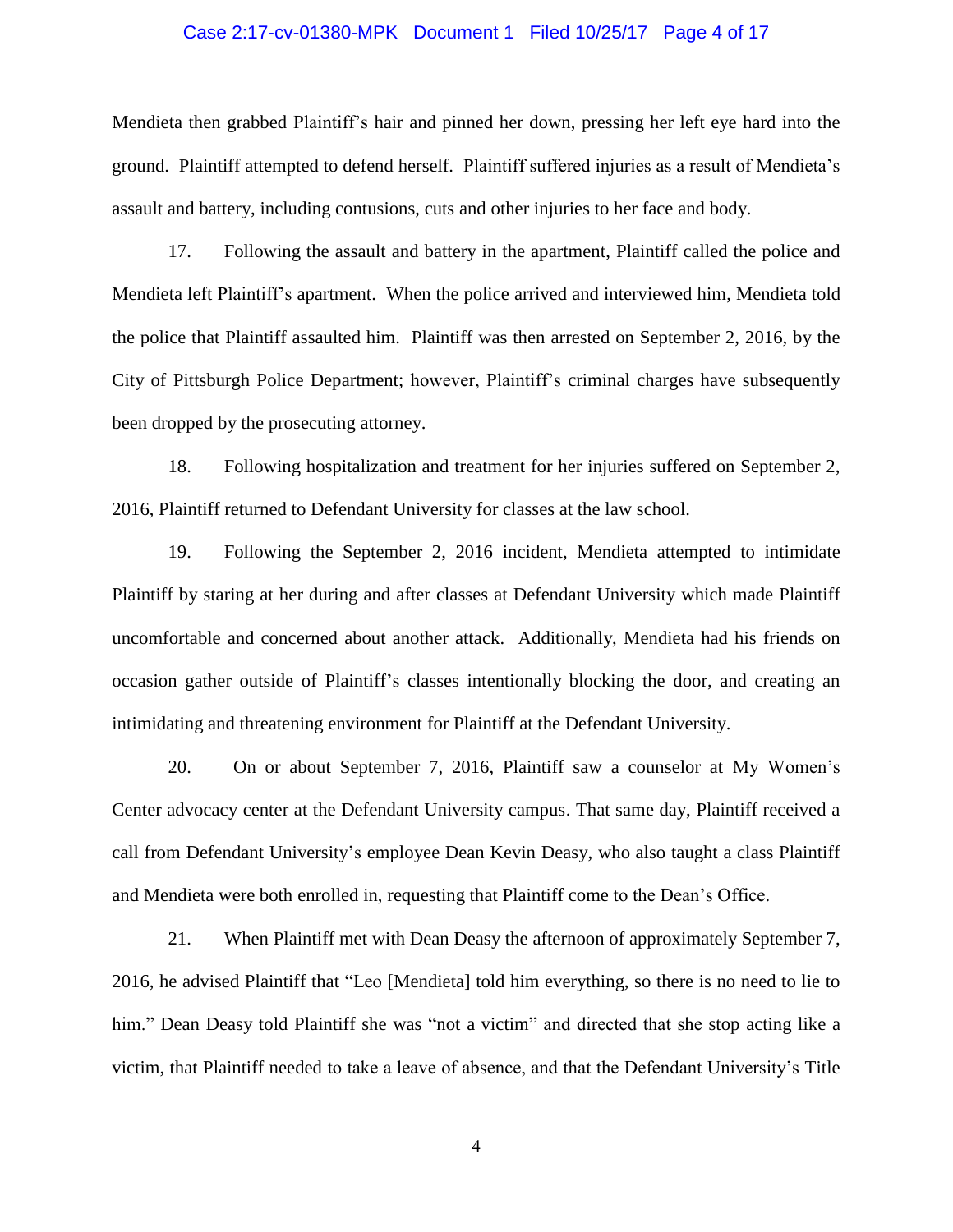#### Case 2:17-cv-01380-MPK Document 1 Filed 10/25/17 Page 5 of 17

IX office had been contacted and would be in touch with Plaintiff. Dean Deasy then provided Plaintiff with Title IX paperwork, but also stated that Plaintiff is "making a scene intentionally" in showing her bruises. Finally, Dean Deasy advised Plaintiff that he "would forget" that Plaintiff had any absences for the week if she stayed away from the school and "did not cause a spectacle with [her] face." Upon information and belief, Dean Deasy was referring to the visible bruises on Plaintiff's face when he used the word "spectacle."

22. Also on September 7, 2016, Plaintiff spoke with Kristy Rzepecki, an employee of Defendant University's Title IX office, and made an appointment. Plaintiff then went to the class taught by Dean Deasy but she was confronted by three (3) Defendant University police officers in front of the law school. The police officers informed Plaintiff that she was not allowed on the law school campus, or to attend class because of a Protection From Abuse ("PFA") order Plaintiff filed in the local court involving Mendieta. Plaintiff reminded the officers that there is an education exemption contained in the PFA which allows each person to attend class. Defendant University police officers insisted, however, that Plaintiff leave the campus and did not allow her to attend class.

23. The evening of approximately September 7, 2016, Plaintiff emailed Dean Deasy about the PFA issue which prevented her from attending class and he responded by telling Plaintiff to take a week off from classes.

24. On or about September 9, 2016, Plaintiff met with Kristy Rzepecki and Katie Pope of the Defendant University's Title IX office. During the meeting, Plaintiff told them about the abusive treatment she received from Mendieta. When asked whether she wanted to file a Title IX complaint, Plaintiff indicated she did. In response, Plaintiff was told that Mendieta refused to file one against Plaintiff. Ms. Rzepecki also told Plaintiff that suspension and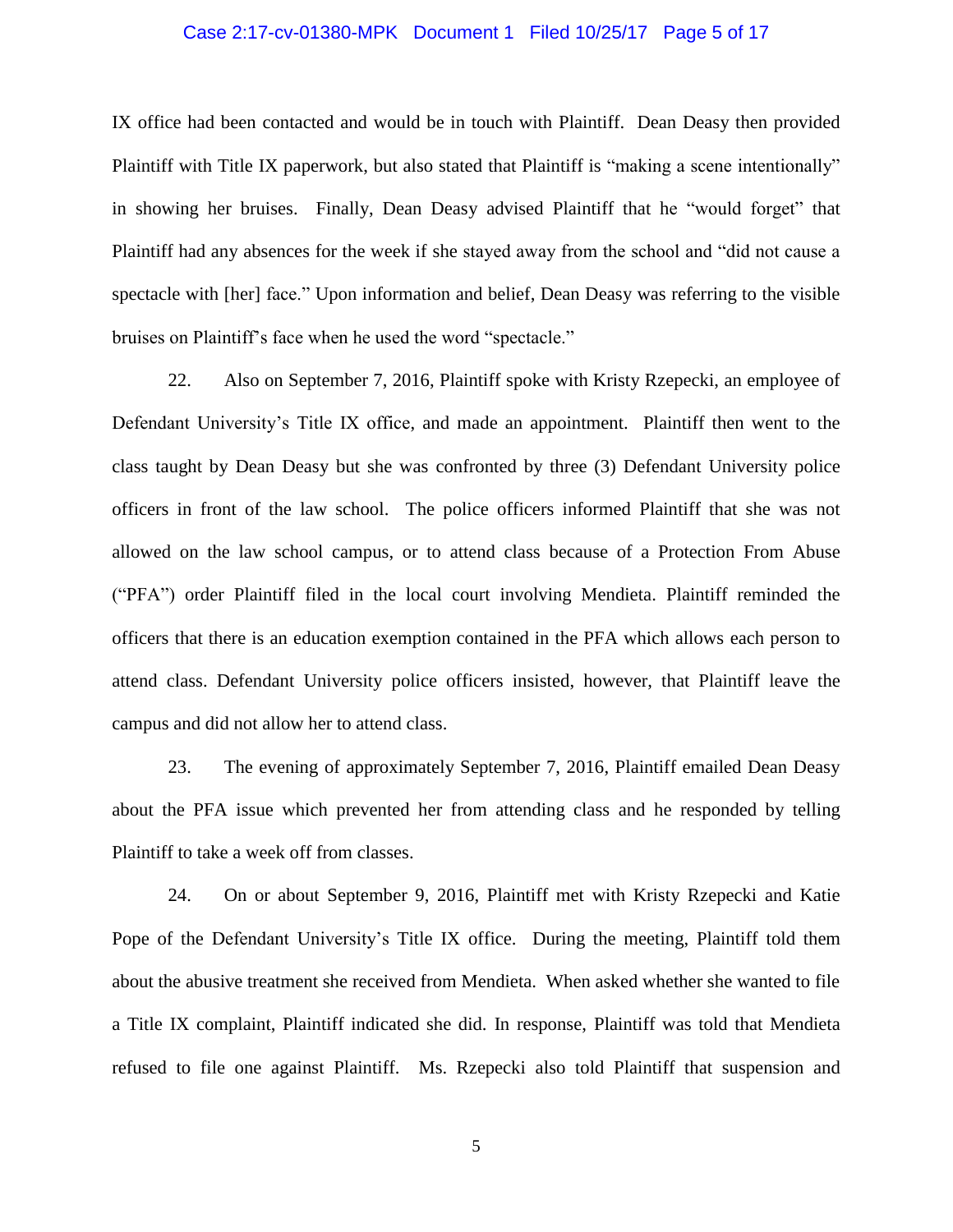#### Case 2:17-cv-01380-MPK Document 1 Filed 10/25/17 Page 6 of 17

expulsion will be on the table if Plaintiff filed a Title IX complaint, that "it" changes everything, and asked Plaintiff whether the situation can be worked out another way. Plaintiff then explained to Ms. Rzepecki and Ms. Pope her fear that Mendieta would not only hurt Plaintiff, but another woman.

25. Despite the comments made by Ms. Rzepecki and Ms. Pope, Plaintiff submitted her completed Title IX complaint to Ms. Rzepecki, formally lodging her complaint against Mendieta.

26. Furthermore, at the September 9, 2016 meeting, Plaintiff informed Ms. Rzepecki and Ms. Pope about the incident on September 7 with the University police, and was told they would contact Dean Deasy. Plaintiff also advised them that Mendieta would not return Plaintiff's text books that were left in his apartment. The Title IX office officials then advised Plaintiff that they intended to contact Mendieta about returning Plaintiff's books, saying the University police would pick them up.

27. Soon after the meeting with the Title IX office, Plaintiff received an email from Dean Deasy in which he apologized for a "police mix-up" and told Plaintiff he would not count Plaintiff's absences.

28. Ms. Rzepecki thereafter informed Plaintiff that Mendieta would not return Plaintiff's textbooks or other possessions without a court order. Plaintiff was therefore unable to do any of her law school reading.

29. Plaintiff felt unsafe on Defendant University's campus because she was subjected to intimidation and threatening behavior by Mendieta and his friends. For example, on September 13, 2016, the doorway to Plaintiff's class was blocked by Mendieta and his friends.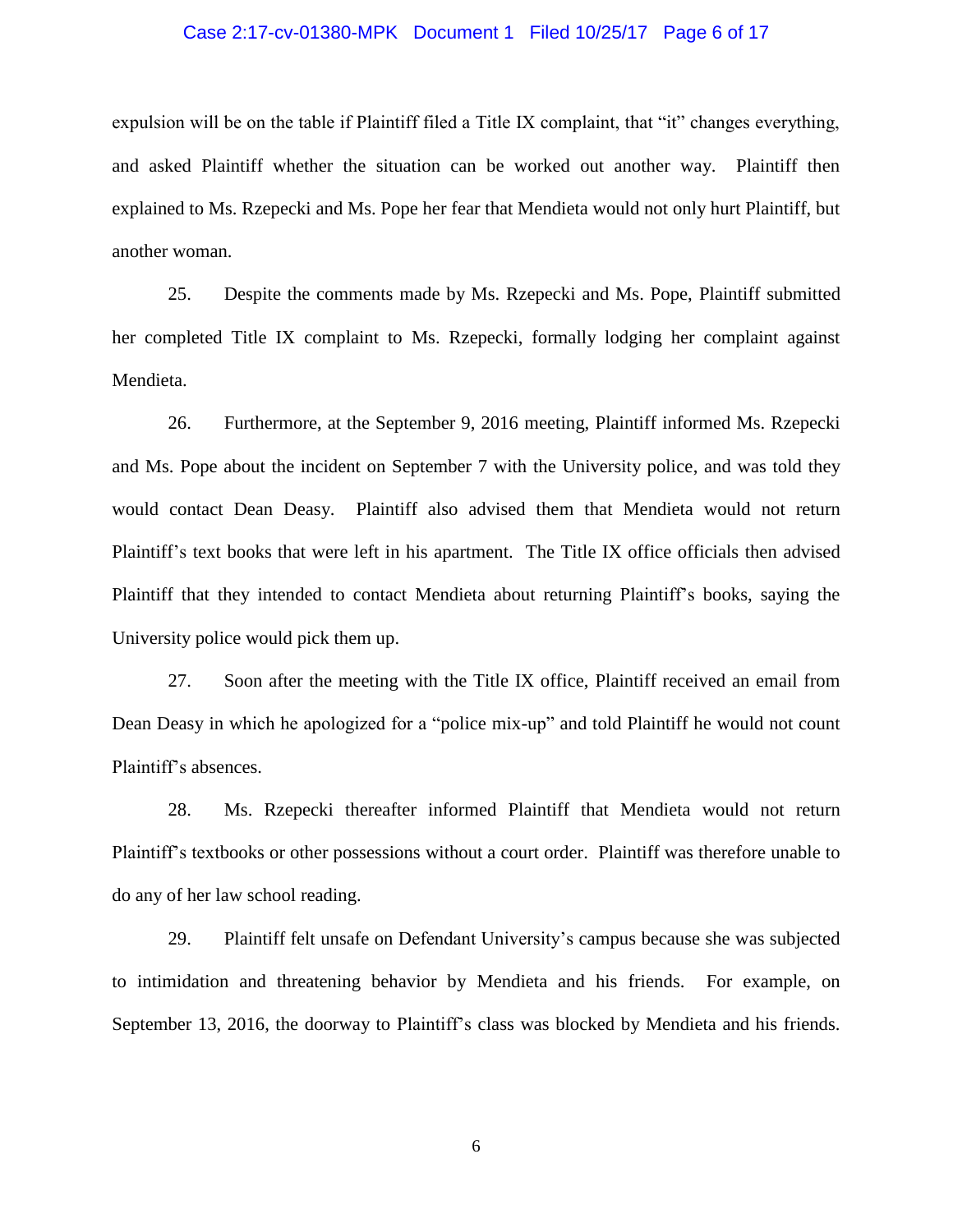#### Case 2:17-cv-01380-MPK Document 1 Filed 10/25/17 Page 7 of 17

Additionally, during a class with Mendieta, he turned around and stared at Plaintiff for a substantial part of the class. Plaintiff found this behavior frightening.

30. On September 14, 2016, during a class, Plaintiff observed Mendieta's friend pass around a printout of a mugshot of Plaintiff from the City of Pittsburgh Police Department. Plaintiff felt humiliated by this incident.

31. Also on September 14, 2016, during class Dean Deasy placed a project sign-up sheet in front of Mendieta's desk, requiring Plaintiff to come very close to Mendieta to sign-up. This made Plaintiff scared and sick. Classmates then informed Plaintiff that Mendieta was glaring at her while she was standing in line for the sign up. When another female student was in line for the project, Mendieta make an inappropriate comment to her stating "Do you always bend down like that, or is it just for me?" Mendieta and his friends laughed, while Dean Deasy was standing within hearing range of the comment and did nothing.

32. Plaintiff reported these incidents and other incidents to Ms. Rzepecki in Defendant University's Title IX office because of her safety concerns regarding continued interaction with Mendieta and his associates and supporters. Ms. Rzepecki accused Plaintiff of lying about the mugshot incident, claiming it was too difficult to get someone's mugshot.

33. On multiple occasions in September 2016, Ms. Rzepecki told Plaintiff to stop using social media because Mendieta did not like it and told Plaintiff to stop posting quotes supportive of feminism. Ms. Rzepecki's comments gave Plaintiff the impression that Ms. Rzepecki, on behalf of Defendant University, was trying to protect Mendieta.

34. On or about September 21, 2016, Plaintiff met with her law school professors throughout the day to explain her situation with Mendieta, as she was suffering severe anxiety which was interfering with her studies.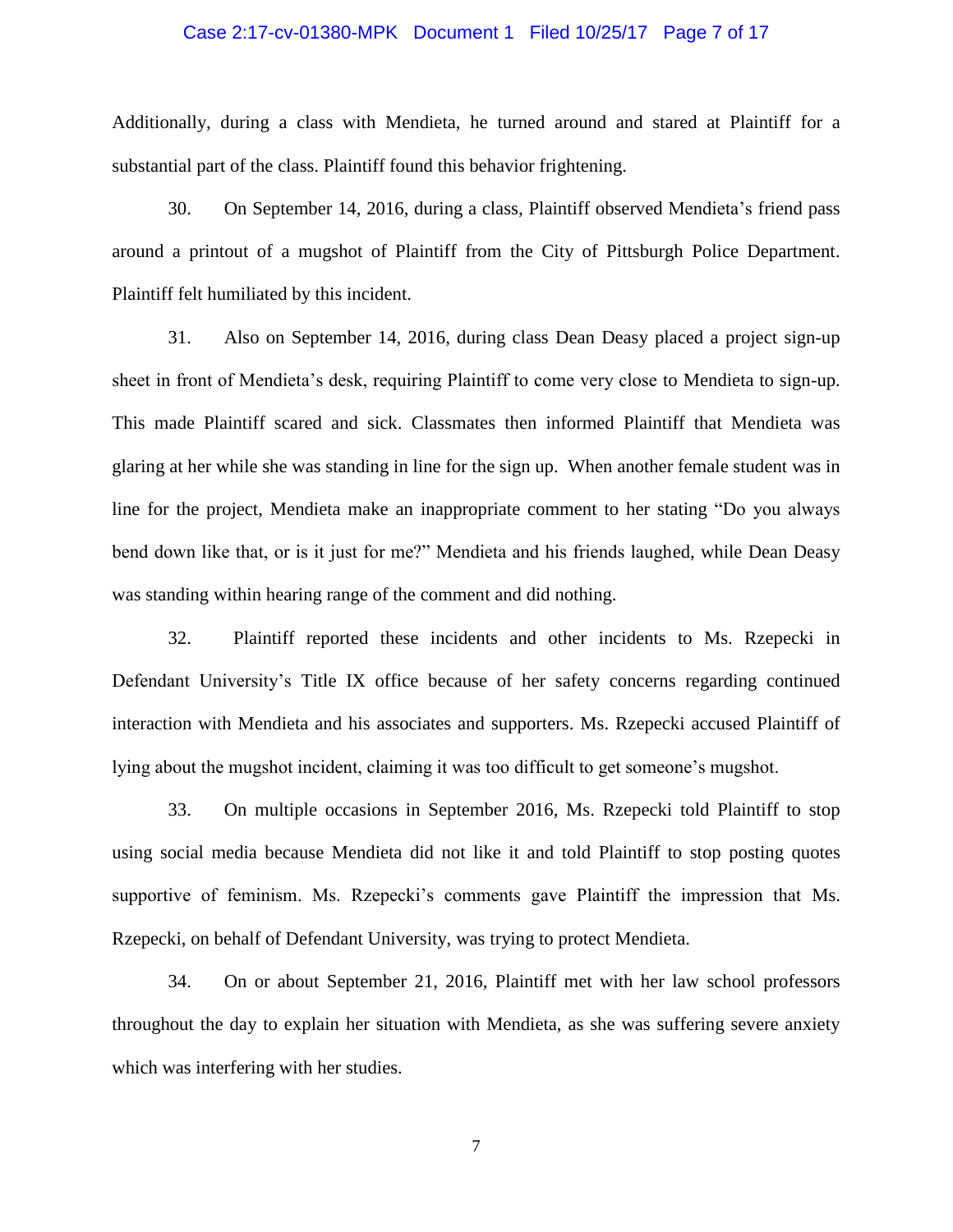#### Case 2:17-cv-01380-MPK Document 1 Filed 10/25/17 Page 8 of 17

35. Because of Plaintiff's emotional status, she contacted Dean Deasy requesting a meeting to discuss the possibility of taking a leave of absence. Dean Deasy agreed to a meeting which was scheduled for the next morning. However, as soon as the meeting was confirmed with Dean Deasy, Plaintiff received an email from the federal student loan servicing organization essentially notifying her that Defendant University had changed her student status from a fulltime student to a leave of absence. This status change impacted the date on which Plaintiff would be required to begin payment on her student loans. The email also listed Plaintiff's graduation year as 2019, instead of 2018.

36. On or about September 22, 2016, Plaintiff met with Dean Deasy to discuss a leave of absence. Plaintiff had a faculty advocate, Professor Teeter, present with her. Dean Deasy stated again to Plaintiff that she was not a victim. Dean Deasy told Professor Teeter that he saw Plaintiff's bruises and Mendieta's small bruise, but that it was not his job to compare bruises. Furthermore, Dean Deasy stated during the meeting that the Title IX office had already made their decision, and that Plaintiff was "guilty."

37. Dean Deasy further stated to Plaintiff that he knew Mendieta and that he felt Mendieta would never "do this," i.e., the assault and battery, to Plaintiff and that Plaintiff was the one arrested.

38. On or about September 26, 2016, Plaintiff was informed by Ms. Rzepecki of the Title IX office that Plaintiff did not file a Title IX complaint with Defendant University. Plaintiff corrected her, stating that she did file a complaint on September 9, 2016. Ms. Rzepecki then directed Plaintiff to fill out a new complaint form, which Plaintiff did and filed via email to Ms. Pope that same day. In the communication, Plaintiff stated that she was upset that although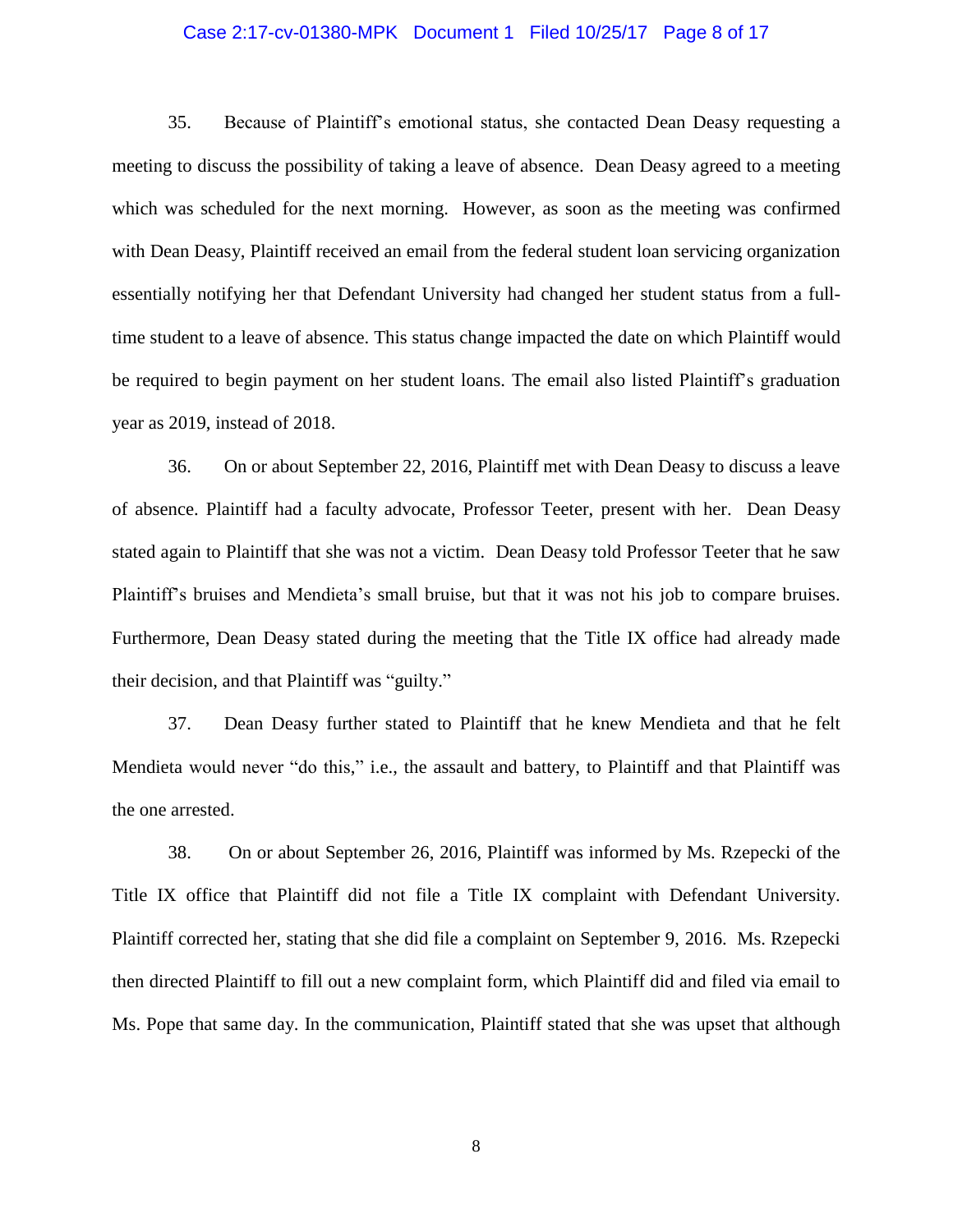#### Case 2:17-cv-01380-MPK Document 1 Filed 10/25/17 Page 9 of 17

she had been contacted repeatedly, provided information and met numerous times with the Title IX office, no investigation was taking place.

39. On or about September 29, 2016, the same day Plaintiff was supposed to pick up a list of alternatives to having class with Mendieta from Dean Deasy, Plaintiff was called into a meeting with Ms. Pope, Dean Burkhoff and Dean Deasy. Plaintiff was provided Defendant University's proposed options for her student status, including a leave of absence as the first option. Dean Deasy stated that the best option for Plaintiff would be a leave of absence.

40. On October 3, 2016, Plaintiff contacted Dean Deasy notifying him that she was being forced to take a leave of absence due to Defendant University's actions and inactions in response to her Title IX complaint. Dean Deasy simply confirmed that he had received Plaintiff's email and would officially file the form.

41. On October 6, 2016, Plaintiff advised Ms. Rzepecki that a classmate who was Mendieta's friend was circulating an old photograph of Plaintiff in a somewhat revealing Halloween costume with the caption "Med School > Law School." Ms. Rzepecki informed Plaintiff that she was aware of the picture, having heard about it from other witnesses and that the alleged perpetrator denied having the picture. Ms. Rzepecki then told Plaintiff that there was not much else she could do. Ms. Rzepecki further stated to Plaintiff: "Why do you girls dress up like that? What do you expect?" Ms. Rzepecki then laughed at Plaintiff.

42. Additionally, Ms. Rzepecki made copies of the photographs of Plaintiff's injuries taken at the hospital on September 3, 2016, but the copies made by Ms. Rzepecki were in black and white, and not color because of 'budget restraints." The Plaintiff's injuries were not particularly visible in the black and white copies so Ms. Rzepecki wrote notes on the copies identifying Plaintiff's injuries.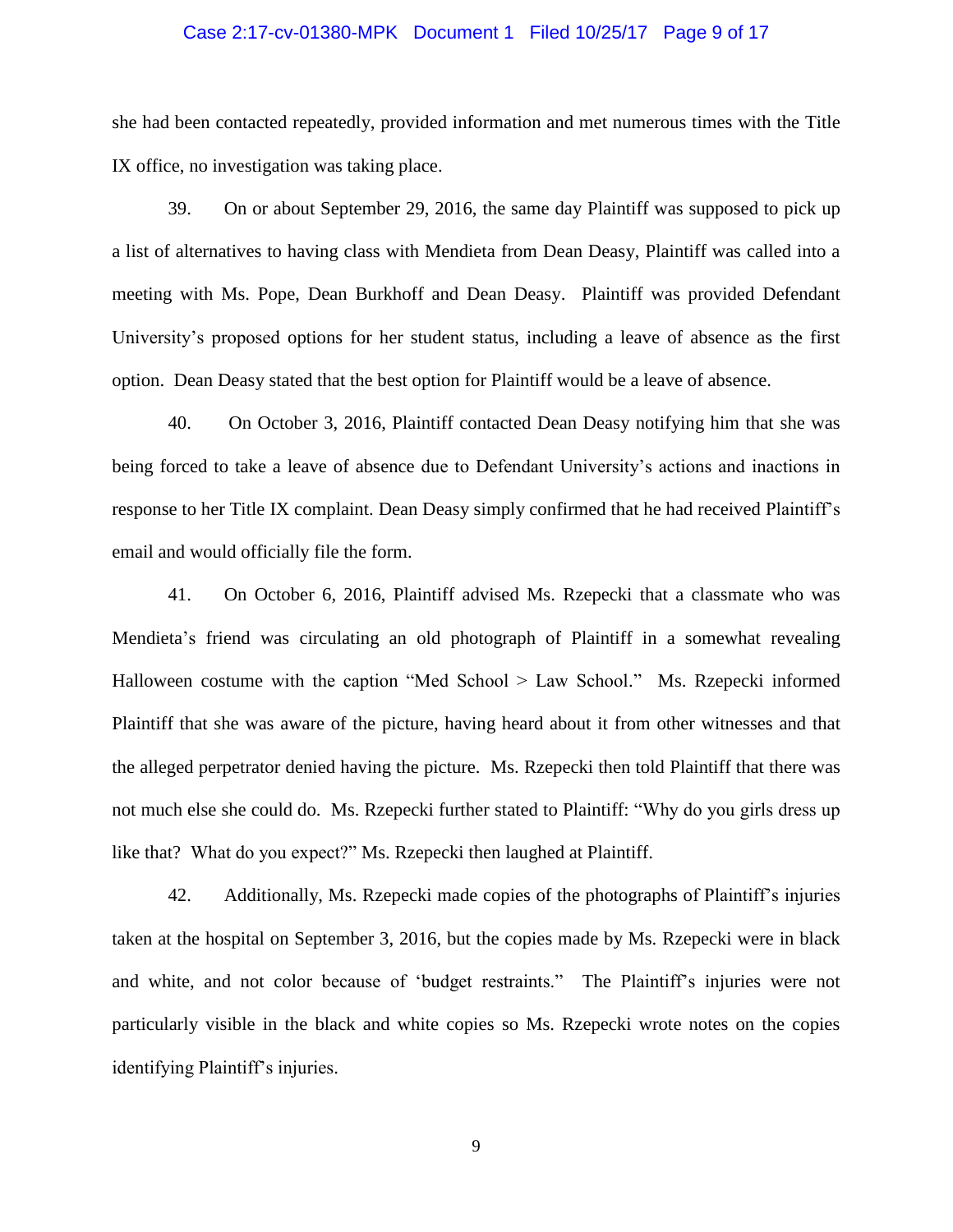#### Case 2:17-cv-01380-MPK Document 1 Filed 10/25/17 Page 10 of 17

43. Plaintiff ceased attending classes as of October 3, 2016, due to the leave of absence prompted and accepted by Defendant University.

44. On or about October 14, 2016, Defendant University informed Plaintiff that Mendieta filed a Title IX complaint against Plaintiff with the Defendant University's Title IX office.

45. On or about November 8, 2016, a meeting was held between Plaintiff and the Title IX office. Ms. Rzepecki accused Plaintiff of lying about allegations of intimidation by Mendieta. Ms. Rzepecki also rolled her eyes and audibly sighed during the meeting with Plaintiff.

46. From September 2016 through January 2017, Plaintiff cooperated with Defendant University's Title IX office by providing extensive information and documentation of her complaint of gender discrimination related to the attack by Mendieta and the discriminatory treatment at the law school, including providing interviews, court records, medical records and other evidence.

47. Despite Plaintiff providing extensive information and documentation of her complaints of gender discrimination related to the attack by Mendieta and the discriminatory treatment at the law school, Defendant University's Title IX office and a Review Board concluded that Plaintiff had violated the Student Code of Conduct related to Dating Violence. Plaintiff was disciplined by Defendant University effective April 21, 2017, with: (1) suspension from the Defendant University with no eligibility for re-enrollment until the 2017-18 fall semester; (2) the requirement that prior to returning to the Defendant University Plaintiff attend a mandatory Title IX training workshop; (3) upon return to Defendant University Plaintiff would be placed on Disciplinary Probation throughout her entire time as a student; (4) if Plaintiff was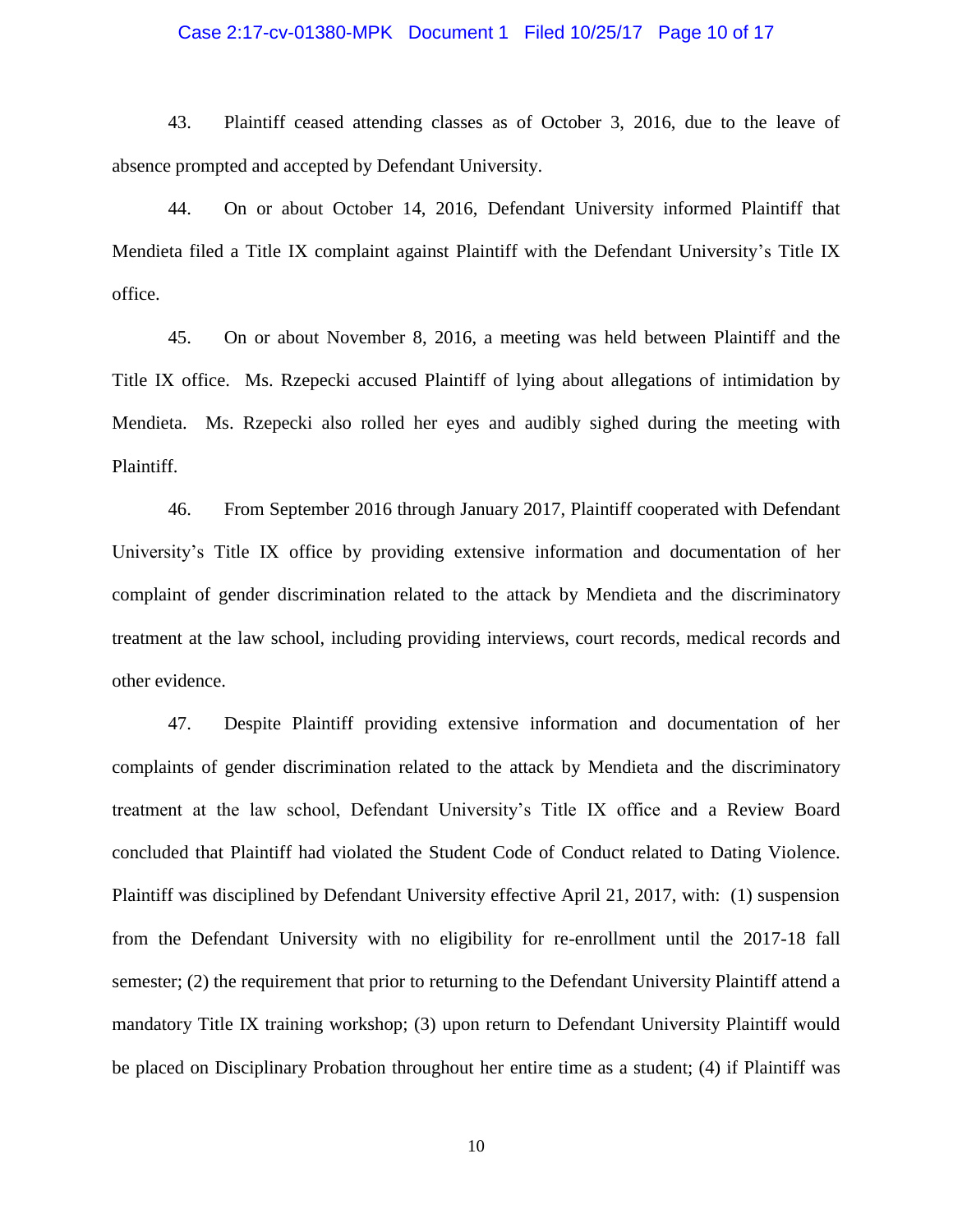## Case 2:17-cv-01380-MPK Document 1 Filed 10/25/17 Page 11 of 17

found responsible for another Title IX incident, she would face additional sanctions up to and including dismissal; and (5) the September 16, 2016 no contact order with Mendieta would remain in place.

48. At all times relevant herein, no one from Defendant University's administration or Title IX office ever sufficiently or adequately investigated Plaintiff's complaints of gender discrimination related to Mendieta's abusive and intimidating behavior toward her and her treatment at the law school following her Title IX complaint.

49. At all times relevant herein, Defendant University knew that it had duties to investigate, accommodate and protect students such as Plaintiff who had complained of gender discrimination related to the attack by Mendieta and the discriminatory treatment at the law school and to investigate and sanction those responsible in a manner that addressed the discrimination and prevented its recurrence.

50. This action is timely filed and all conditions precedent, if any, to the maintenance of this suit and Plaintiff's claims have occurred, been performed or otherwise waived.

## **COUNT I Title IX-20 U.S.C. § 1681** *et seq.* **Clearly Unreasonable Response**

51. Plaintiff incorporates by reference herein and realleges the allegations in Paragraphs 1 through 50 above as though set forth fully herein.

52. Defendant University had actual knowledge of the gender discrimination perpetrated against Plaintiff at the hands of Mendieta, the discriminatory treatment of Plaintiff by Mendieta and his associates and supporters at the law school as well as the treatment Plaintiff was subject to by Dean Deasy and Ms. Rzepecki during the course of Plaintiff's reporting of gender discrimination at Defendant University.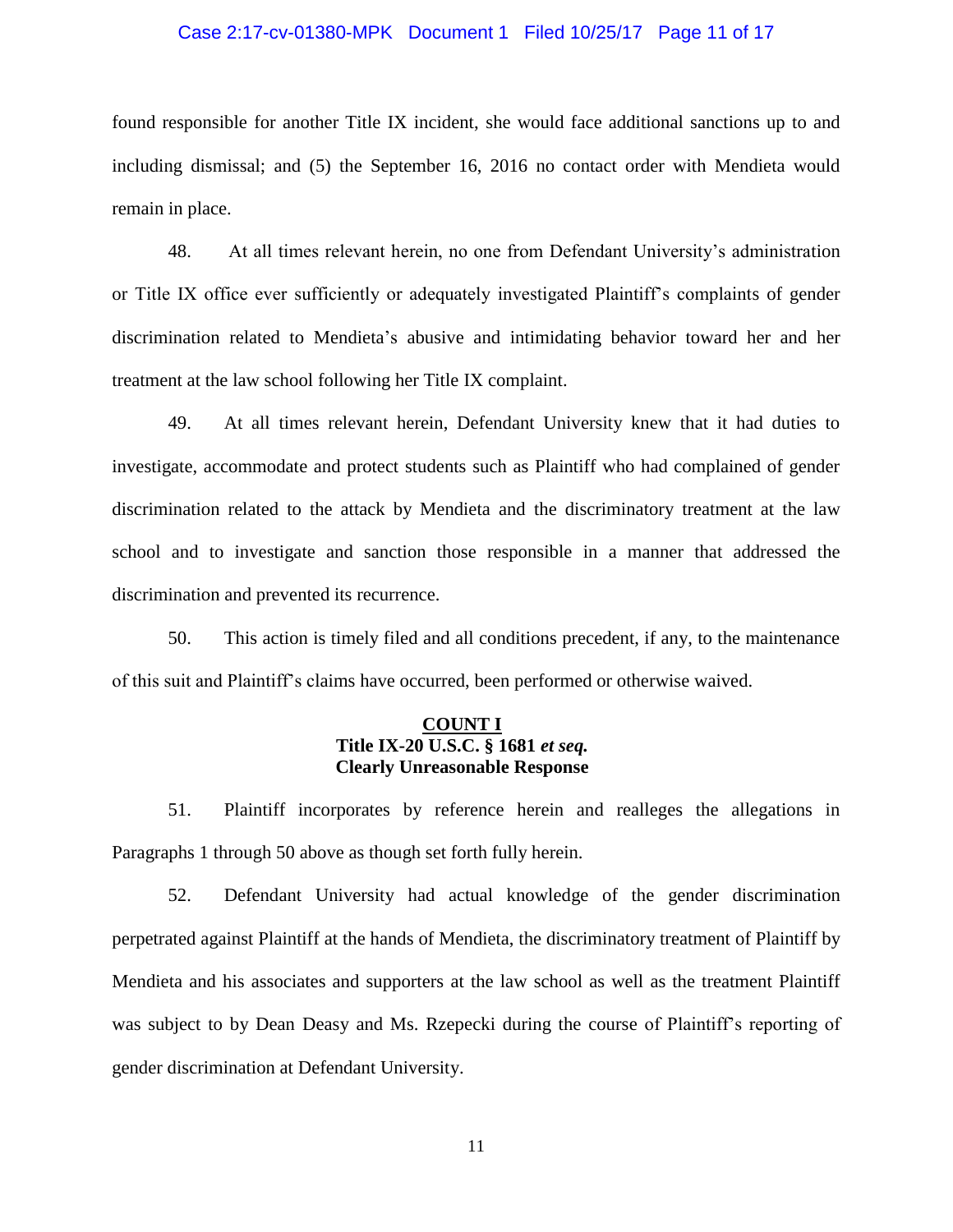#### Case 2:17-cv-01380-MPK Document 1 Filed 10/25/17 Page 12 of 17

53. Defendant University's responses to the Plaintiff's complaints of discriminatory treatment were clearly unreasonable in light of the known circumstances.

54. The gender discrimination, consisting of Mendieta's assault and battery upon Plaintiff, the risks to Plaintiff's safety, the loss of her ability to continue attending Defendant University's law school, and the retaliatory treatment of Plaintiff at the law school following the assault and battery by Mendieta's associates and supporters, which included Dean Deasy and Ms. Rzepecki based upon their actions and inactions, and the discipline leveled against Plaintiff by Defendant University was so severe, pervasive, and objectively offensive that it barred Plaintiff's access to educational opportunities and benefits.

55. Plaintiff was subjected to gender discrimination because of Defendant University's deliberate indifference to known acts of gender discrimination against Plaintiff, including the decision to not address Plaintiff's complaints while she attempted to attend classes at the law school following the assault and battery complaint; Defendant University's deliberate decision not to provide Plaintiff with safety measures and accommodations so that she could safely pursue her studies; Defendant University's deliberate decision not to take seriously Plaintiff's complaints about the treatment by Mendieta, treatment by Mendieta's associates and supporters, and treatment by Dean Deasy and Ms. Rzepecki; Defendant University's deliberate decisions not to comply with its own policies, Title IX and sexual harassment, as well as the legal requirements of Title IX; Defendant University's deliberate coordination with Mendieta; and Defendant University's deliberate decisions to do nothing to eliminate the risk of harm posed by Mendieta and Mendieta's associates and supporters, prevent its recurrence and address its effects.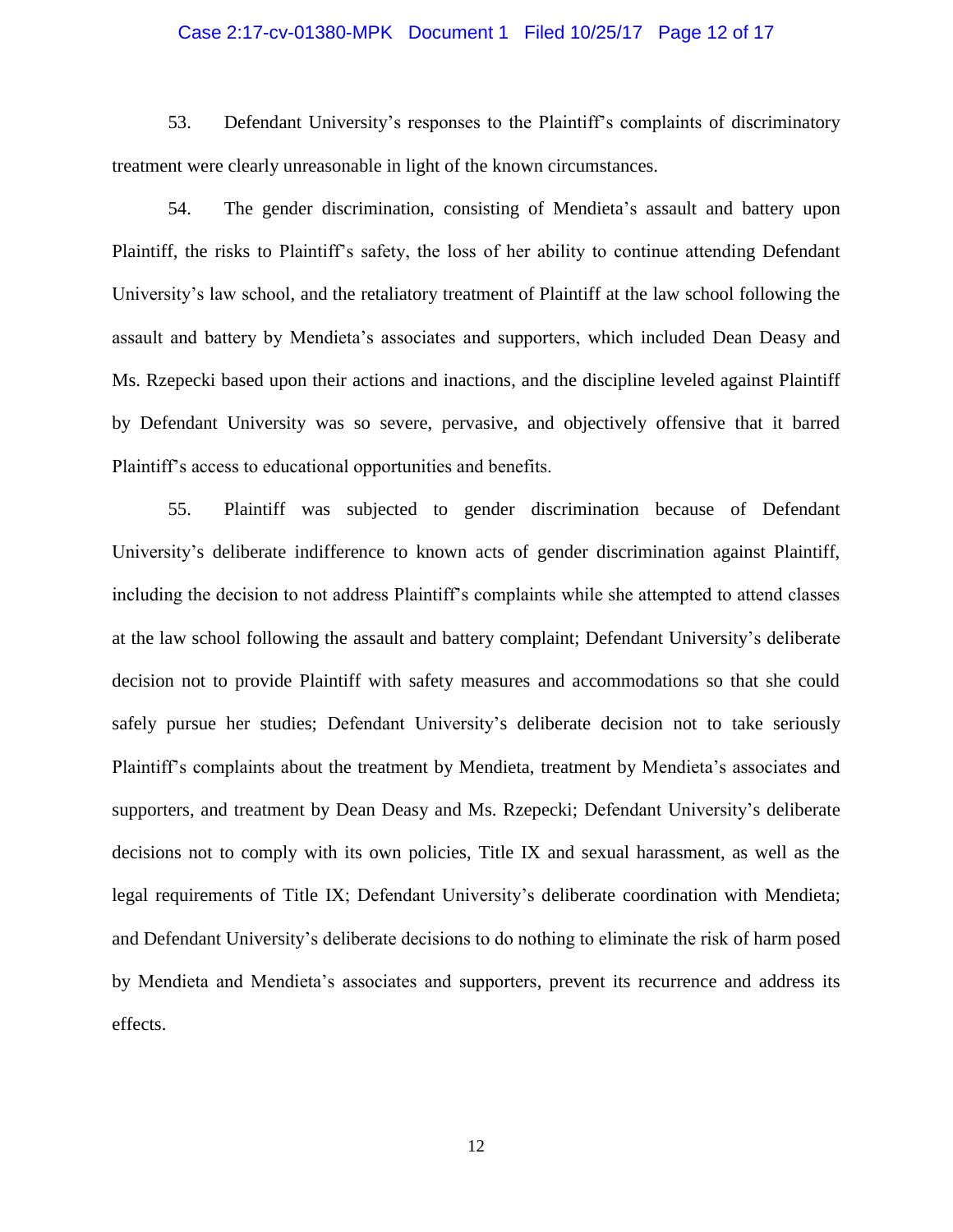#### Case 2:17-cv-01380-MPK Document 1 Filed 10/25/17 Page 13 of 17

56. If Defendant University had not been deliberately indifferent to Plaintiff's allegations of gender discrimination and retaliation, and instead complied with its own policies and federal law by promptly and properly investigating Plaintiff's claims while protecting Plaintiff's safety, Plaintiff would have been able to remain at the law school progressing toward her law degree. Instead, Plaintiff was forced to leave the law school by Defendant University's actions and omissions.

57. As a result of Defendant University's deliberate indifference and wrongful acts, Plaintiff has suffered, and continues to suffer, loss of educational opportunities and benefits, injuries, damages and losses, including, but not limited to, emotional distress, fear, anxiety and trauma; lost future earnings and earning capacity; and damage to and delays in her pursuit of graduate education.

### **COUNT TWO Title IX-20 U.S.C. § 1681** *et seq.* **Hostile Education Environment, Sex Discrimination**

58. Plaintiff incorporates by reference herein and realleges the allegations in Paragraphs 1 through 50 above as though set forth fully herein.

59. Title IX provides, in relevant part, that "[n]o person in the United States shall, on the basis of sex, be excluded from participation in, be denied the benefits of, or be subjected to discrimination under any education program or activity receiving Federal financial assistance."

60. Plaintiff's gender is protected by Title IX.

61. Plaintiff was subjected to sexual harassment, sex discrimination and retaliation that were so severe, pervasive and objectively offensive that she was denied access to educational opportunities and benefits at Defendant University.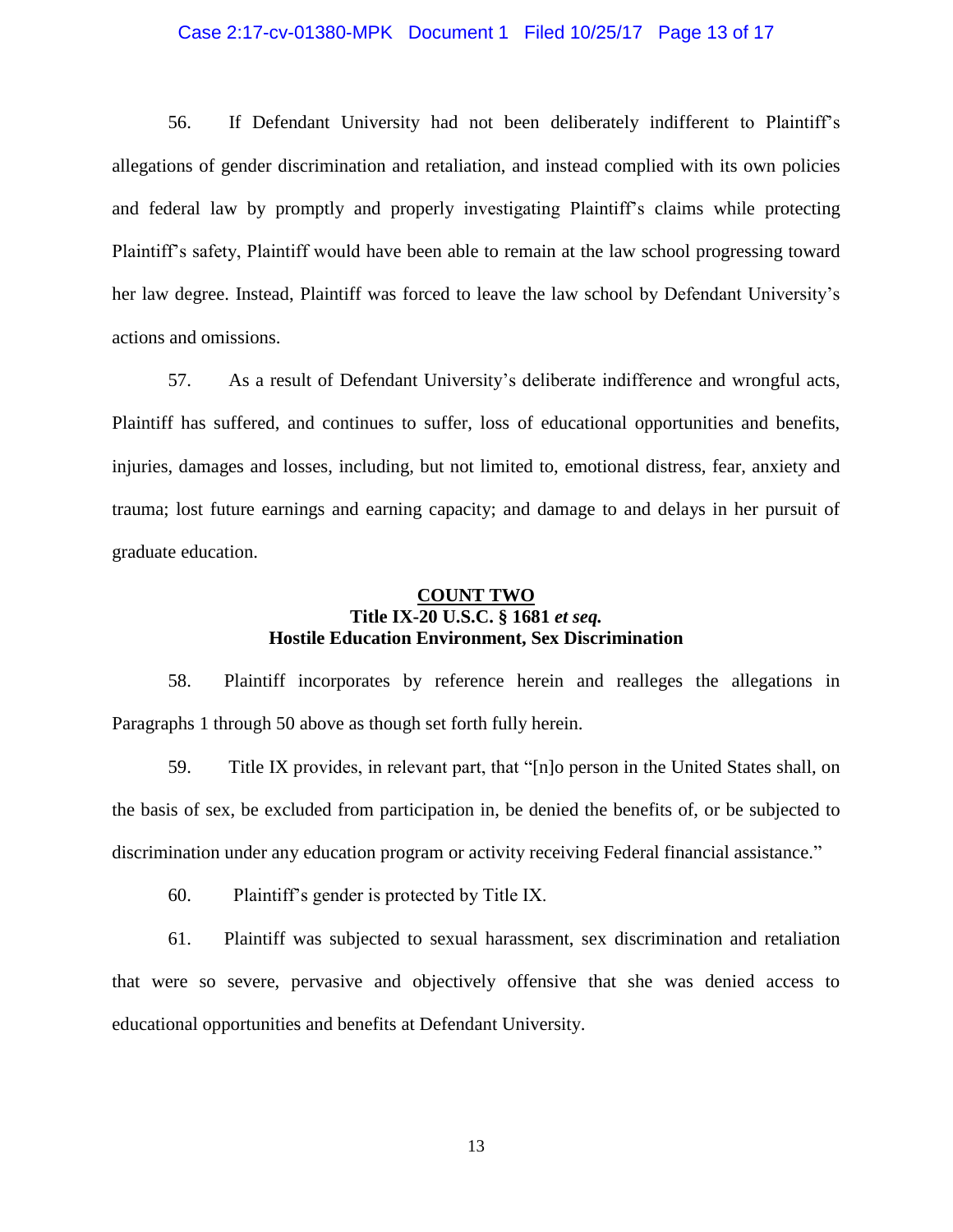#### Case 2:17-cv-01380-MPK Document 1 Filed 10/25/17 Page 14 of 17

62. Defendant University was deliberately indifferent to Plaintiff's known sexual harassment and the sexually hostile education environment in which she suffered as a result of its failure to institute any accommodations for Plaintiff's safety, including, but not limited to: (i) excluding her assailant from Plaintiff's classes; (ii) providing an escort for Plaintiff; (iii) requiring that Mendieta not come within a certain distance of Plaintiff; (iv) counseling the associates and supporters of Mendieta regarding the treatment of Plaintiff; (v) properly investigating Plaintiff's complaints of Title IX violations; and (vi) providing a viable alternative for Plaintiff to attend classes at the law school.

63. As a result of Defendant University's acts of deliberate indifference, Plaintiff was forced to leave the law school and lost her educational opportunities at the Defendant University.

64. As a result of Defendant University's acts of deliberate indifference, Plaintiff was disciplined by Defendant University for reporting the assault and sexual harassment as well as sex discrimination, forcing Plaintiff from the law school and imposing substantial conditions on her return.

65. As a result of Defendant University's acts of deliberate indifference, Plaintiff was rendered incapable of pursuing her educational opportunities.

66. As a result of Defendant University's failure to maintain an environment for students free from unlawful sex discrimination in all aspects of the educational experience, Plaintiff has suffered, and continues to suffer, loss of educational opportunities and benefits, injuries, damages and losses, including, but not limited to, emotional distress, fear, anxiety and trauma; lost future earnings and earning capacity; and damage to and delays in her pursuit of graduate education.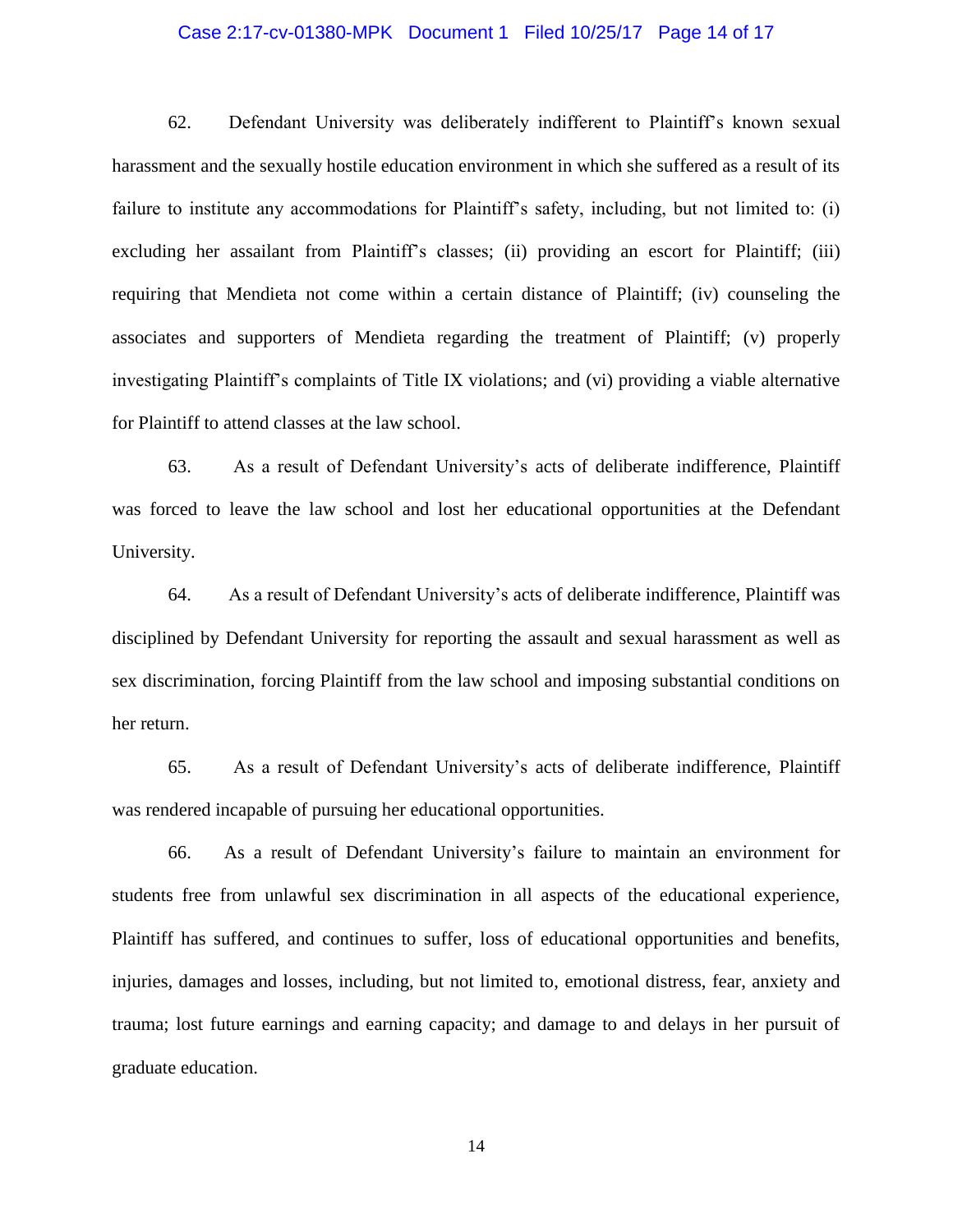### **COUNT THREE Title IX-20 U.S.C. § 1681** *et seq.* **Retaliation**

67. Plaintiff incorporates by reference herein and realleges the allegations in Paragraphs 1 through 50 above as though set forth fully herein.

68. Plaintiff engaged in actions protected by Title IX when she complained about and/or objected to Defendant University regarding unlawful discrimination in her treatment by Mendieta, including his assault and battery upon her.

69. Plaintiff further engaged in actions protected by Title IX when she complained and/or objected to Defendant University's agents about Mendieta's treatment of Plaintiff at the law school following the assault and battery, the treatment of Plaintiff by Mendieta's associates and supporters, as well as the treatment of Plaintiff by Dean Deasy and Ms. Rzepecki.

70. Because of Plaintiff's protected actions, Defendant University retaliated against Plaintiff by, among other things, treating her in a hostile manner, unfairly applying Defendant's policies to her as compared to Mendieta and disciplining her.

71. As a result of Defendant University's unlawful retaliation against Plaintiff in violation of Title IX, Plaintiff has suffered, and continues to suffer, loss of educational opportunities and benefits, injuries, damages and losses, including, but not limited to, emotional distress, fear, anxiety and trauma; lost future earnings and earning capacity; and damage to and delays in her pursuit of graduate education.

#### **PRAYER FOR RELIEF**

**WHEREFORE**, Plaintiff Hannah Rullo respectfully requests that this Honorable Court grant the following relief: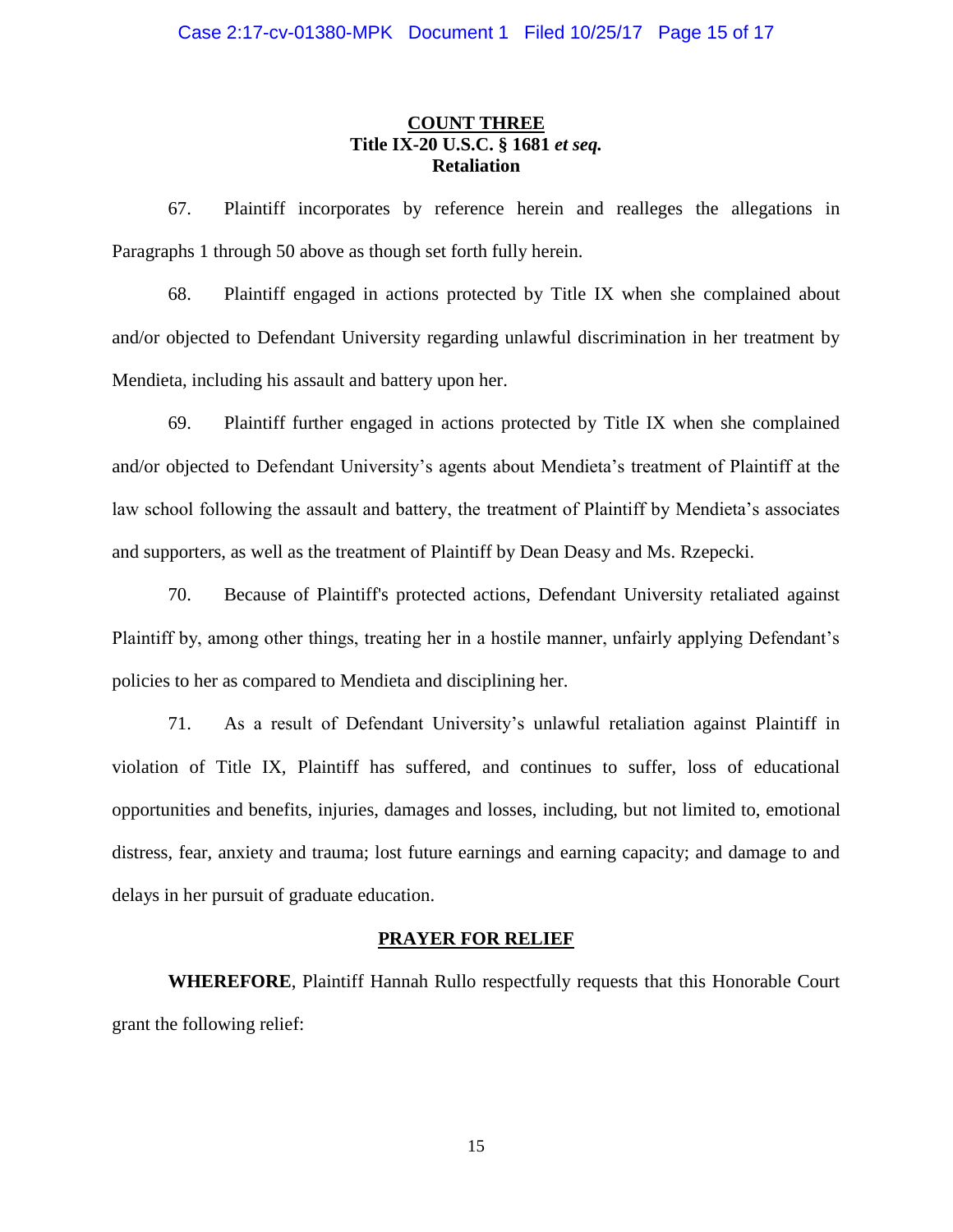- (a) Enter judgment on behalf of Plaintiff and against Defendant University of Pittsburgh Of the Commonwealth of Higher Education on all Counts herein;
- (b) Award Plaintiff injunctive relief to be determined at trial requiring Defendant University of Pittsburgh - Of the Commonwealth of Higher Education to comply with Title IX;
- (c) Award Plaintiff compensatory damages against Defendant University of Pittsburgh Of the Commonwealth of Higher Education in an amount to be determined in a jury trial;
- (d) Award Plaintiff reasonable attorneys' fees, court costs, expenses, pre-judgment interest, and post-judgment interest; and
- (e) Grant such other and further relief as the Court deems just and proper.

## **JURY TRIAL DEMANDED**

A jury trial is demanded by Plaintiff as to all matters triable to a jury.

Dated: October 24, 2017 Respectfully submitted,

s/Christian Bagin Christian Bagin PA ID # 85511 WIENAND & BAGIN 100 First Avenue, Suite 1010 Pittsburgh, PA 15222 PH: 412-281-1110 FAX: 412-281-8481 Christian@wienandandbagin.com

Lead Counsel for Plaintiff to be Noticed

Neil L. Henrichsen (to be admitted pro hac vice) Florida Bar No. 111503 Helen H. Albee (to be admitted pro hac vice) Florida Bar No. 987247 HENRICHSEN SIEGEL, P.L.L.C. 301 W. Bay Street, Suite 1400 Jacksonville, FL 32202 (904) 381-8182 (904) 212-2800 (facsimile) nhenrichsen@hslawyers.com halbee@hslawyers.com